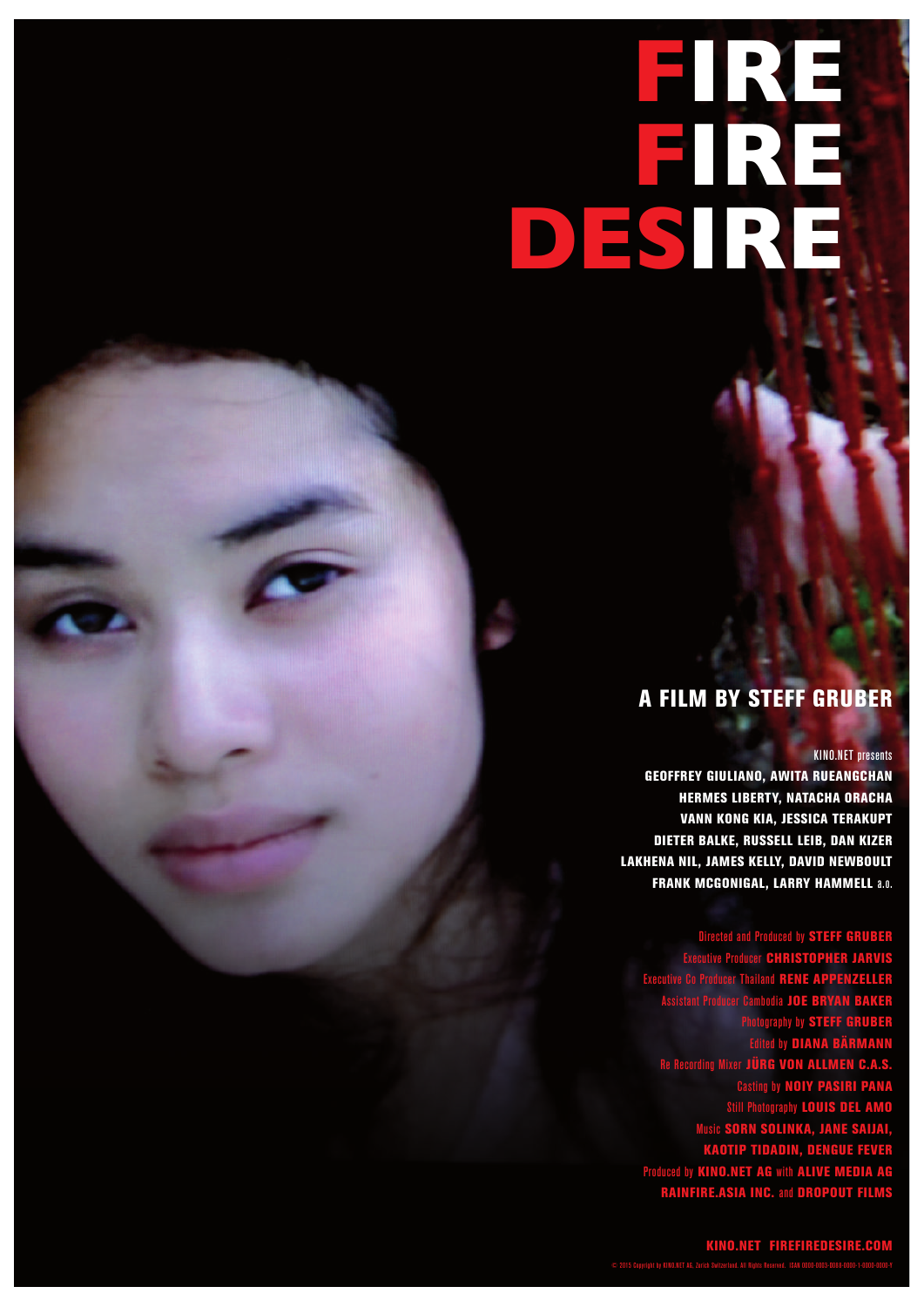

Year of production: 2019 Country of origin: Switzerland Running time: 125 minutes Shooting locations: Cambodia, Thailand Language: English Subtitles: German Screening Format: DCP 16:9 Genre: Docufiction

#### **Production Steff Gruber**

**KINO.NET AG** Hafnerstr. 60 | CH 8005 Zürich phone +41 (0) 44 270 80 90 kino@kino.net | www.kino.net

#### **Press Service**

Diana Bärmann diana.baermann@kino.net phone +41 (0) 44 270 80 93 www.kino.net www.firefiredesire.com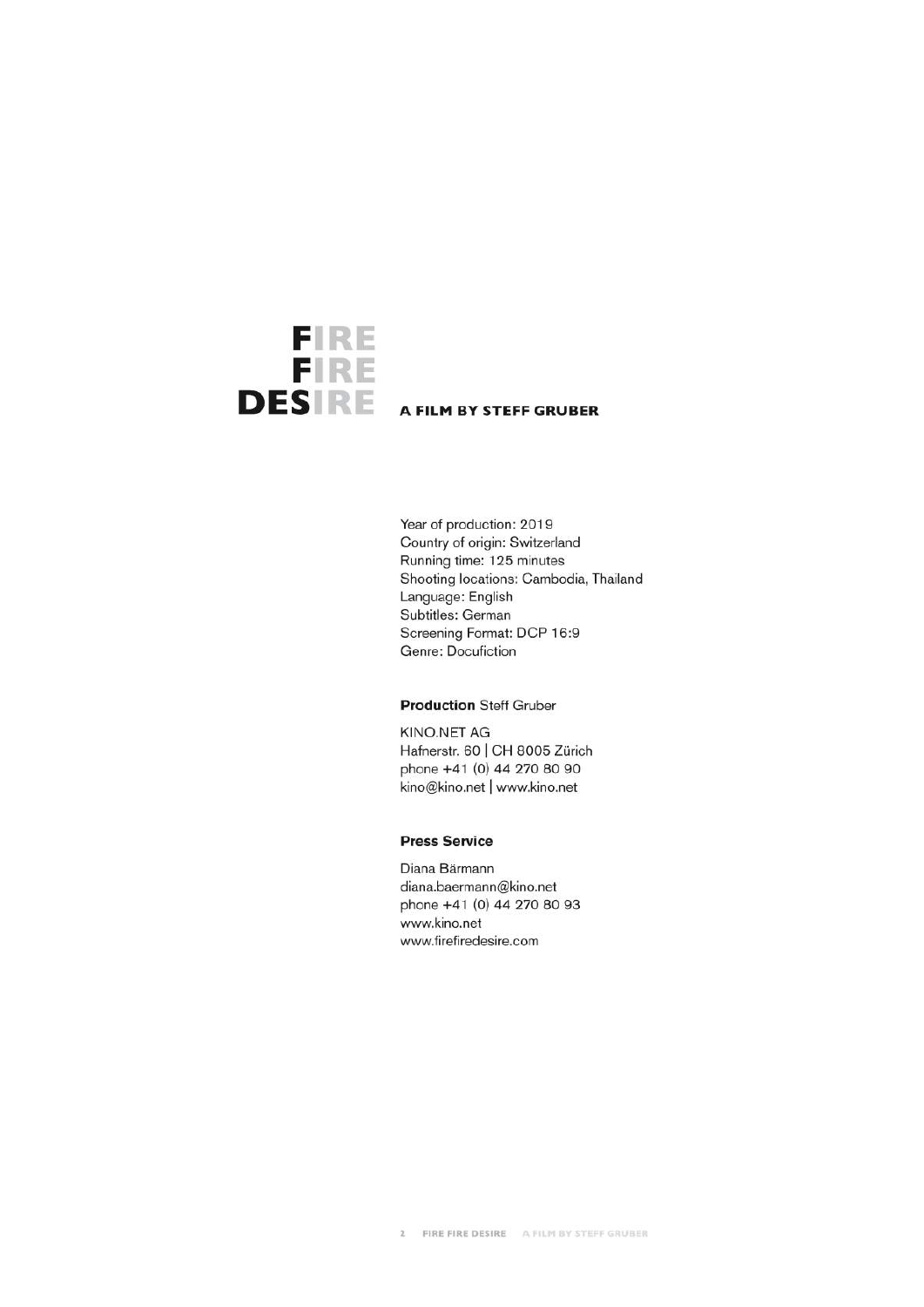

#### **CONTENT**

- Synopsis 4
- Filmmaker's Commentary 5
- Steff Gruber Biography 7
- Steff Gruber Filmography 8
- Geoffrey Giuliano Biography Geoffrey Giuliano Filmography 9
- KINO.NET AG Production Company 10
- Cast 11
- **Credits** 12
- **Contacts** 13

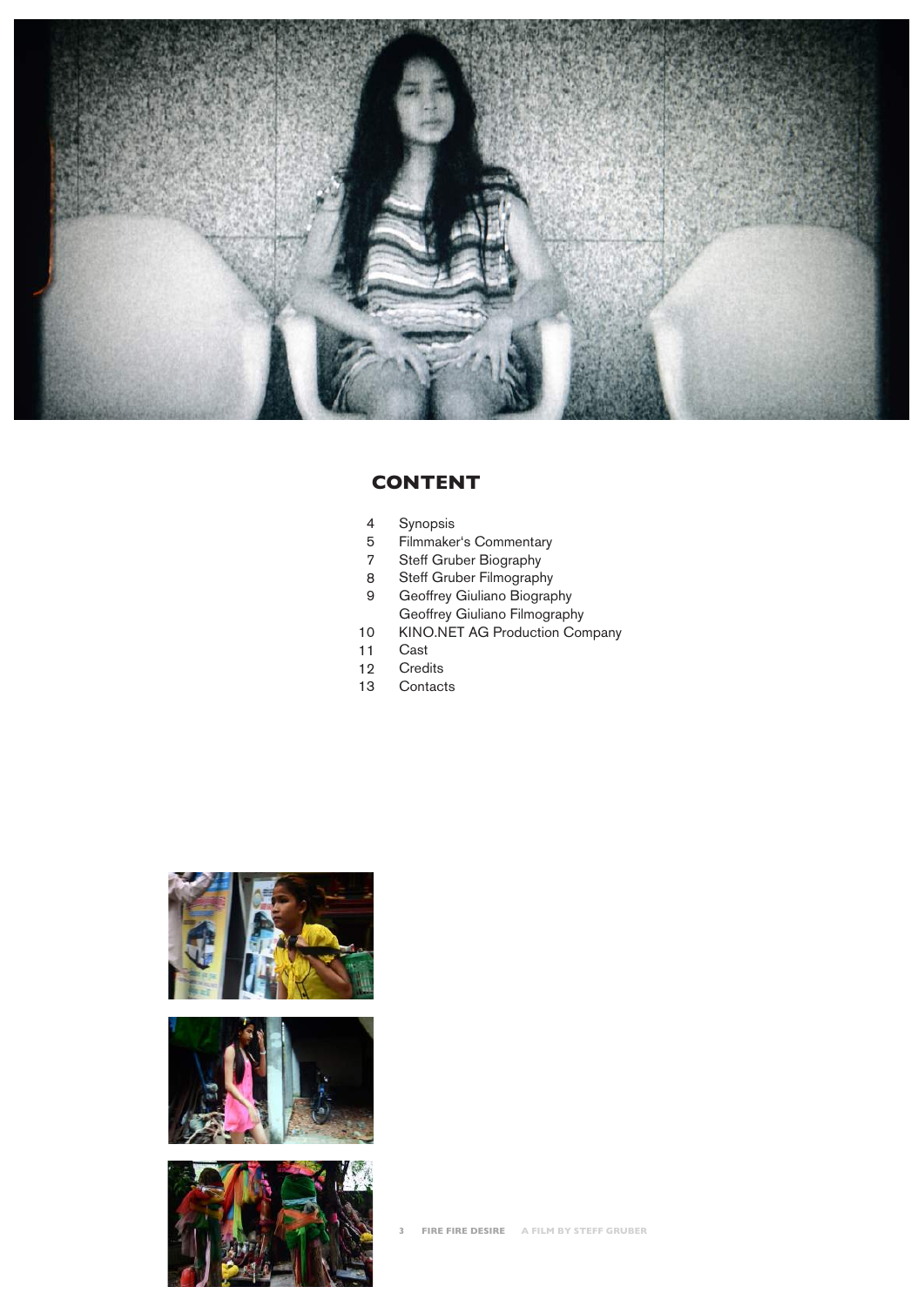#### **FIRE FIRE DESIRE**

A LOVE ODYSSEY IN SOUTHEAST ASIA

*"It is a subversive act, not to accept aging, but to do something, to return to a better time."*

*Martin Suter*





#### **SYNOPSIS**

Swiss filmmaker Steff Gruber finds a video guide for sex tourists on the internet. He believes he recognizes his Thai ex-girlfriend Malee in the video. He finds himself obsessed with wondering what became of her. Finally, after 25 years, he travels back to Southeast Asia to look for Malee.

This is the beginning of an eventful journey that takes the filmmaker all across Southeast Asia. In his travels, he meets several so-called expats - western emigrants, looking to try their luck in Southeast Asia.

One of these expats recognizes Malee in a photograph, and also remembers her boyfriend as well, the supposed creator of the sex travel video who goes by the name of Roman Guy. Now the search for Malee shifts to a search for Roman Guy.

The filmmaker learns that Roman Guy was very well known in the expats scene at that time, and notorious as well, for his alleged contacts with the CIA. However, he seems to have disappeared over a decade ago. Meanwhile, old footage that was recorded with a hidden camera in Cambodia in the 90s surfaces. A friend plays the footage for Gruber. It show countless prostitutes and their external circumstances from the time when the UN peace corps of the UNTAC (United Nations Transitional Authority in Cambodia) were stationed in the country. In one of the videos the filmmaker finds a further clue to the sought-after Malee.

Gruber's film weaves together the different destinies of Asian girls and aging emigrants along with the historical video footage to produce a remarkably complex tapestry of the culturally changing Southeast Asia. The odyssey, which borrows its structure from Joseph Conrad's "Heart of Darkness", ends in the border triangle of Laos, Cambodia, and Vietnam. Where the Ho Chi Minh trail once ended, Roman Guy resides in a jungle brothel completely isolated from the modern world. The film ends in an analogy of a Conrad sentence: "Do me a favor: tell them all I've done, everything that you've seen. Because if there is one thing I hate, it is the stench of lies."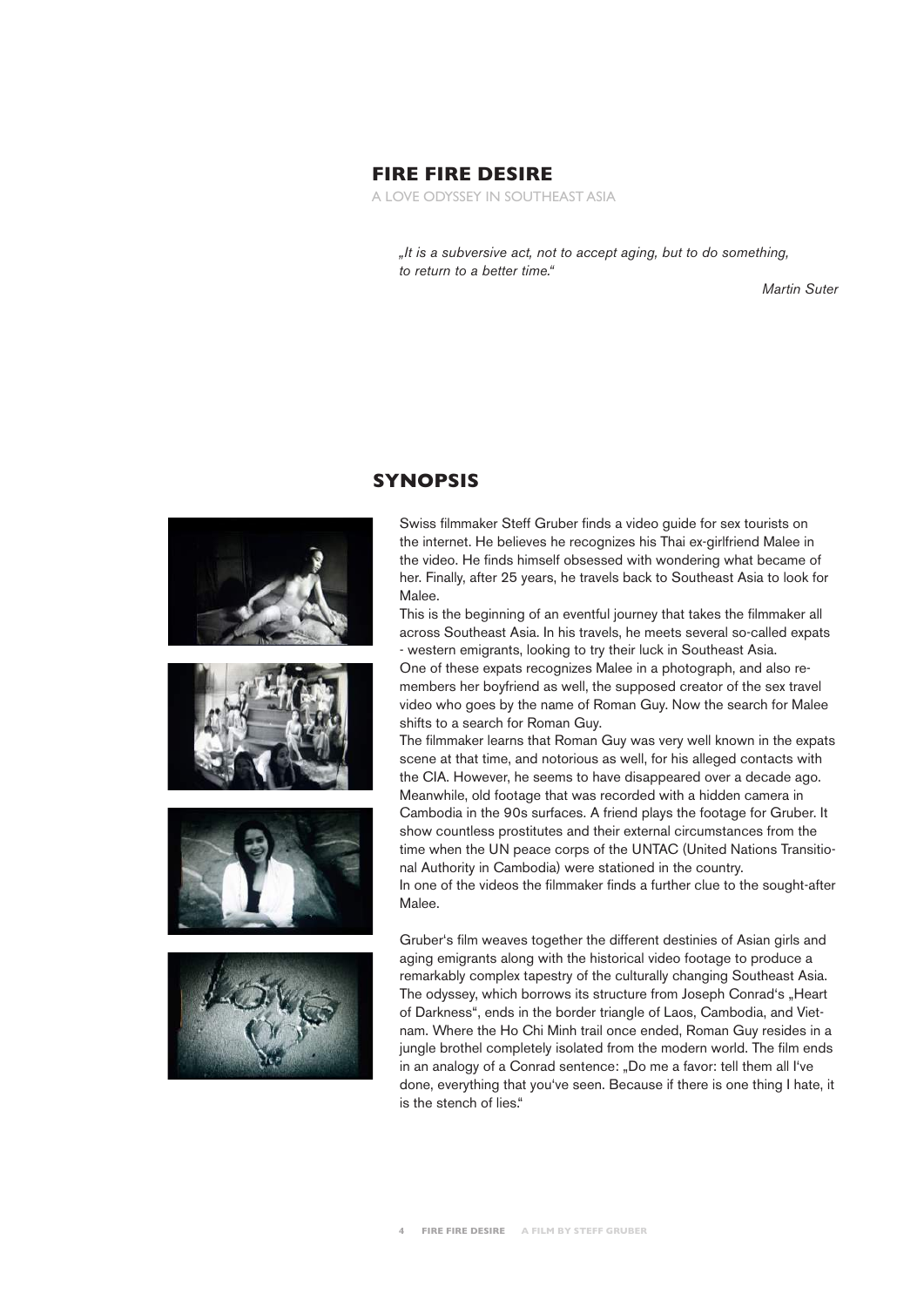

#### **FILMMAKER'S COMMENTARY**

*"It is for the act of creation that one leaves."* Ways of Escape by Graham Greene The theme of this film, set against the backdrop of a multifaceted love story, is my personal struggle with my own aging, my longing for my lost youth and the prospect of my remaining years.

The older expats, who have all had to pay their own price to live in this presumed paradise, serve as a mirror to my own life. I'm also preoccupied with the fate of young Asian women alongside western adventurers.

The view through my camera and my attitude at the composing bench is unbiased; I don't classify my actors "good" or "evil". I see myself as a documentarist faithful to the truth. My protagonist quotes Bob Dylan: "The truth has many different levels."

These levels exist in my films to satisfy a dramaturgical principle. Black and white is to me only a property of my cited video material. I dismiss any judgments from the audience. The work must stand by itself. Today, documentary films committed to investigative journalism come from sensational revelations, where "good" can be clearly distinguished from "evil". This might address the wish of the viewer, who likes to take the side of the "good". But this is not interesting, because the world is far more complex and has many facets. I explore these various levels by the means of film. Subtle portraits result from the many interviews I conducted with expats and Asian ladies. One must listen carefully. Sometimes the core of the statement lies between the lines, or in what is not said.

My camera is my personal microscope, which I use to better understand the world.

I was five years on the road making this movie. These long time observations enabled insights into the characters and the souls of the people I portrayed, that would not have been possible through sporadic contacts. This method enabled me to document the development of the people involved. When I first interviewed him in 2009, the expat George, for instance, was an aggressive sex tourist, whose world turned around solely to satisfy his lust. Four years later, he looks completely changed both outside and inside. Not only does he fight against increa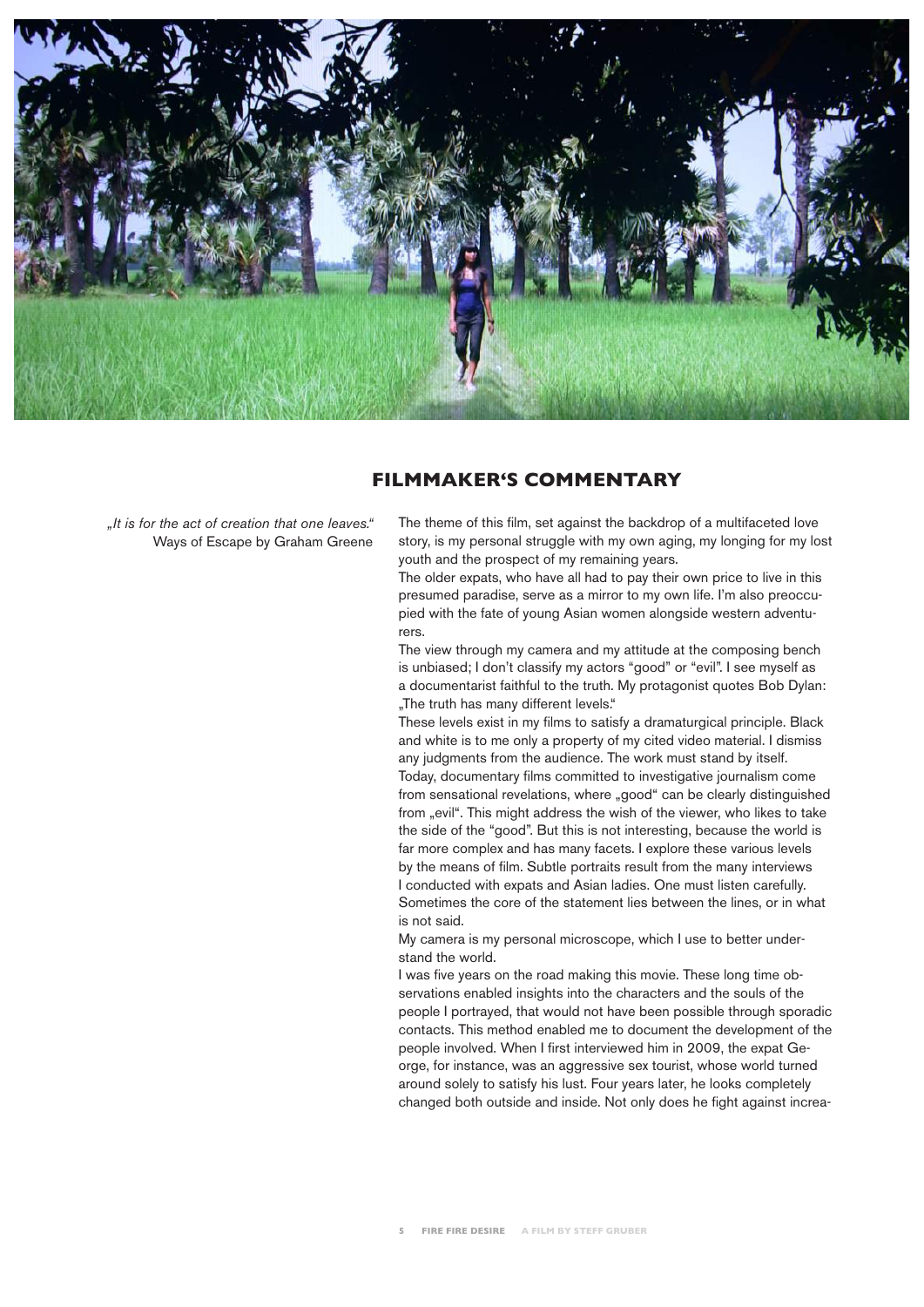sing impotence, he also sees the world through different eyes. I also changed during the filming. I changed not only by meeting the love of my youth, Malee, and the confrontation with Roman Guy, my alter ego. I also learned I could move my personal limits. Even my point of view, my outlook of the world, is different today, post FIRE FIRE DESIRE.

My film-documented trip through Southeast Asia is also a travelogue through the thoughts of a Lawrence Durrell or a Bruce Chatwin; the images of the outer world illustrate the inner world. The metaphor from Joseph Conrad's "Heart of Darkness", the journey on the river up into the jungle, where the renegade Colonel Kurtz lives as self-appointed ruler, has a place in our cultural heritage. The metaphor has been applied several times in the history of cinema, and has often been used as a dramaturgical structure. Impressive examples include Werner Herzog's "Aguirre, the Wrath of God" and Francis Ford Coppola's "Apocalypse Now". Thus my "Kurtz", Roman Guy, lives on a river in the hard-to-reach Golden Triangle of Cambodia, Vietnam, and Laos. Here, where during the Vietnam War there was once the Ho Chi Minh trail, and where weapons, supplies, and Vietcong fighters were conveyed through areas controlled by the Americans in South of Vietnam, Roman Guy runs a brothel.

In the medium of the film, I invite the viewers to travel with me across Southeast Asia, and to look into various mirrors, which I have discreetly constructed for them on the wayside.

The expat Joe asks in the film: "People go away and disappear and then you've got to find them. Why? Why do you have to find them? It's because you want to know what they know. He knew something I didn't know and I have to find it also."

Zurich, February 2015





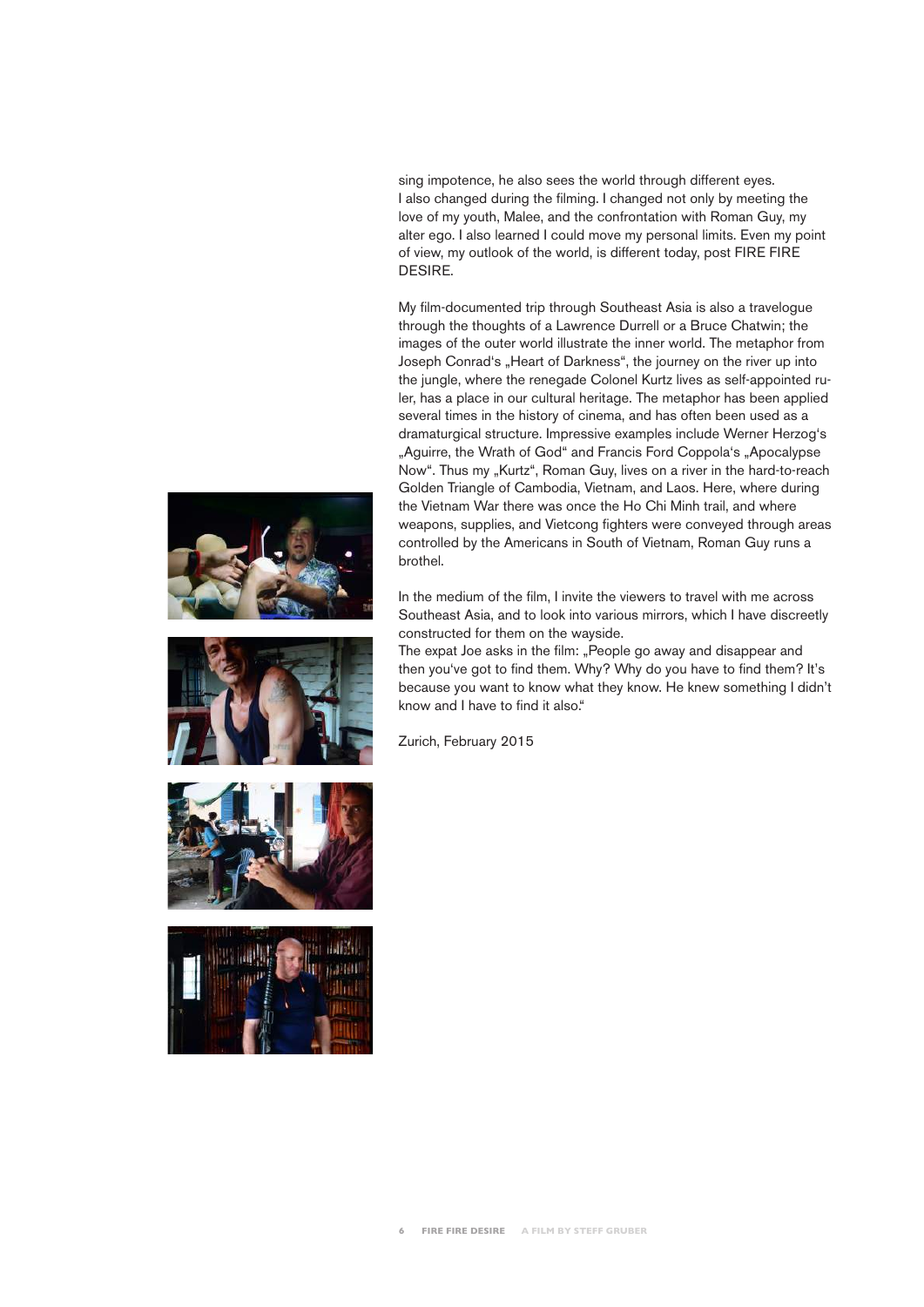

#### **STEFF GRUBER BIOGRAPHY**

Steff Gruber was born in 1953 in Zurich Switzerland, where he is also living and working today.

Between 1972 and 1979 he attended film seminars and courses at the University of Zurich, ETH Zurich (Swiss Federal Institute of Technology, Zurich) and F+F, Schule für Gestaltung, Zurich (F+F Zurich College of Design). In 1976 he studied Mass Philosophy at the University of Georgia (USA), where he became friends with film director and painter James Herbert.

Since 1978 Gruber has been working as an independent filmmaker. He became internationally recognized for his documentary "Location Africa" portraying the film director Werner Herzog and the actor Klaus Kinski.

Gruber taught at various schools and colleges, for example, he was a lecturer for Film, Video, and Electronic Media at FH Konstanz [Konstanz Technical College] from 1994 to 1997. Besides his various occupations, he also runs the film production company KINO.NET AG.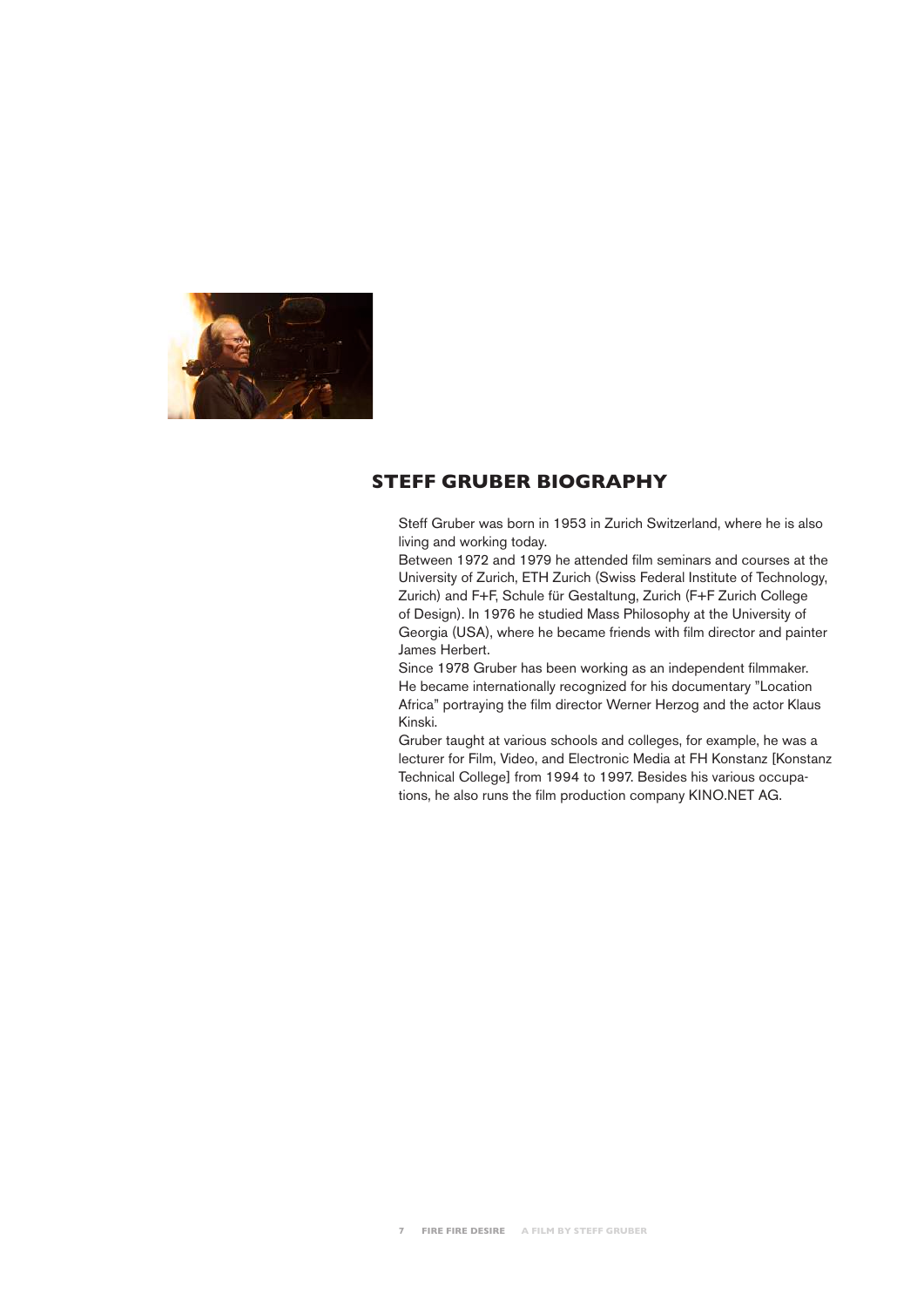





#### **STEFF GRUBER FILMOGRAPHY**

SELECTION

2019 FIRE FIRE DESIRE Docufiction, DCP, colour & b/w, 125 min.

2011 PASSION DESPAIR Dokumentary film, DigiBeta, colour & b/w, 94 min. Gdansk DocFilm Festival 2011

2005 SECRET MOMENTS Docufiction, DigiBeta, colour & b/w, 82 Min. SRF (Swiss Television) 2005

**1987 LOCATION AFRICA** Documentary film, 16mm, colour, 65 min. With Werner Herzog und Klaus Kinski International Filmfestival "Alpinale", Bludenz 1988 Istanbul International Film Festival 1989 ARD (German Television) 1987

#### 1985 FETISH & DREAMS

Docudrama, 35mm, colour, 82 min. **BAK Quality Award** Festival del Film Locarno 1985 (in competition) "Mention spéciale" for artistic originality in the use of documentary and fictive film elements. Istanbul International Film Festival 1985 Solothurn Film Festival 1986 SRF (Swiss Television) 1990 3sat (German Television) 1990

#### 1980 MOON IN TAURUS

Docufiction, 35mm, colour, 97 min. **BAK Quality Award** Mannheimer Filmtage 1980 (in competition) International Filmfestival Locarno 1981 South African Film Festival 1982 SRF (Swiss Television) 1987 ZDF (German Television) 1987 RTBI (Belgian Television) 1987 YLE (Finnish Television) 1987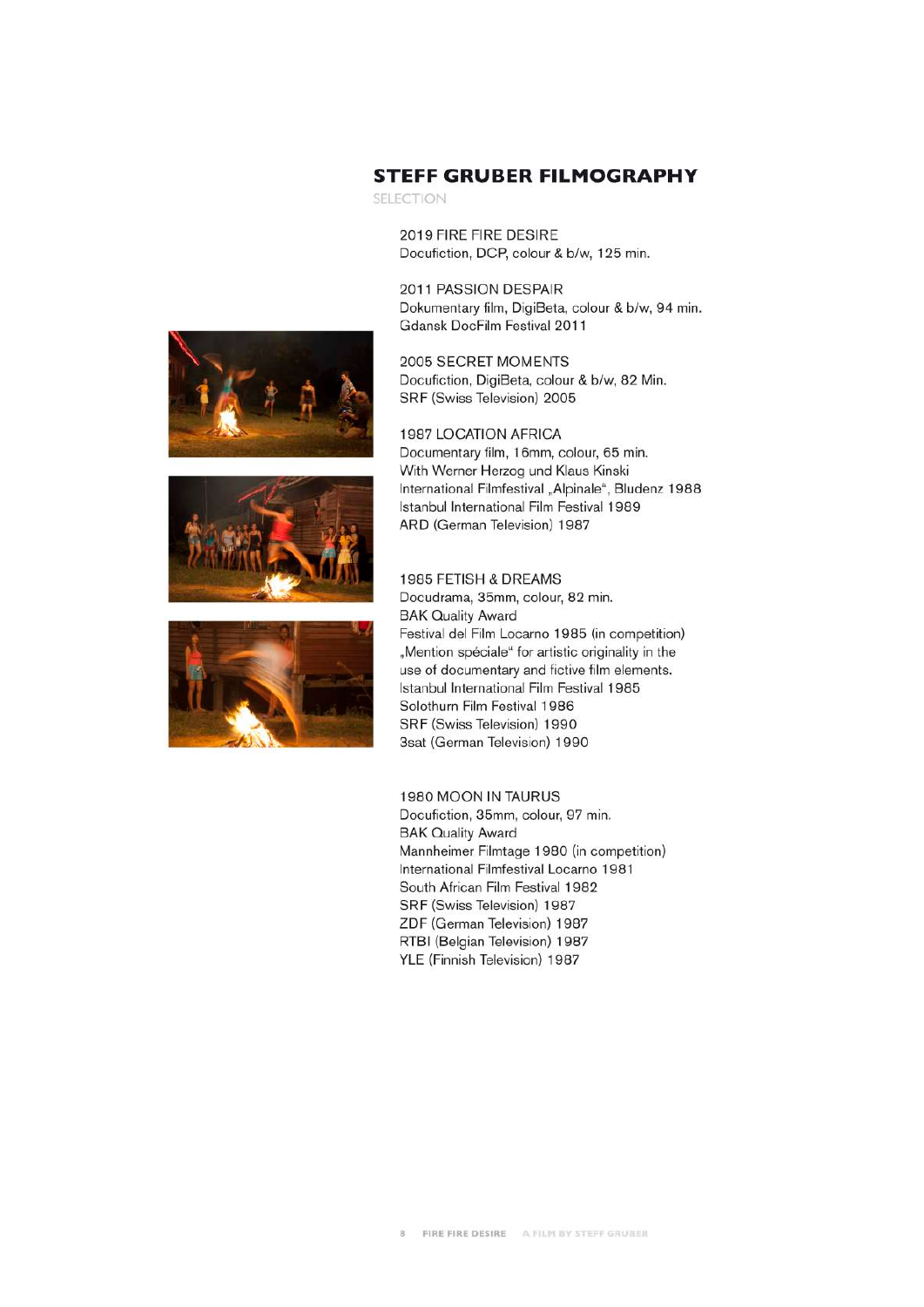#### **GEOFFREY GIULIANO BIOGRAPHY**

Geoffrey Giuliano is an American film actor and author, born in Rochester, New York.



Giuliano worked as an actor since he was twelve. After graduating with a Master's Degree in Acting and Directing in 1976, he worked in theatres, and as a speaker for radio and audio books.

#### **GEOFFREY GIULIANO FILMOGRAPHY**

AS ACTOR

2016 THE WAGES OF SIN (pre-production) Vincenzo, "The Zipper" Terranova 2016 MECHANIC: RESURRECTION (filming) The Man 2015 MONKS & MAMASANS (post-production) Frank the Farang 2015 FIRE FIRE DESIRE Roman Guy 2014 ONE WOMAN Paul Torvelo 2014 PATONG GIRL Yuri 2014 SMING John 2014 LUPIN III Anatoli 2014 SMING THE HUNT BEGINS John The3 Hunter 2013 DRAGONWOLF Brutus (voice) 2013 VIKINGDOM Karl Redbeard 2012 INERTIA Promotional Trailer 2012 THE FAR CRY EXPERIENCE (TV Mini-Series) Deer Boy 2012 THE SCORPION KING 3: BATTLE FOR REDEMPTION (Video) Siris 2010 THE LAZARUS PAPERS Ted McDonald 2010 PYATAYA KAZN One Eye John 2010 CARGO, LES HOMMES PERDUS Enzo 2009 BANGKOK ADRENALINE Harris Dawson (as Liam Noel Harrison) 2005 MYSTERIOUS ISLAND (TV Movie) Captain Li 1968 FIREBALL JUNGLE Beach Stud

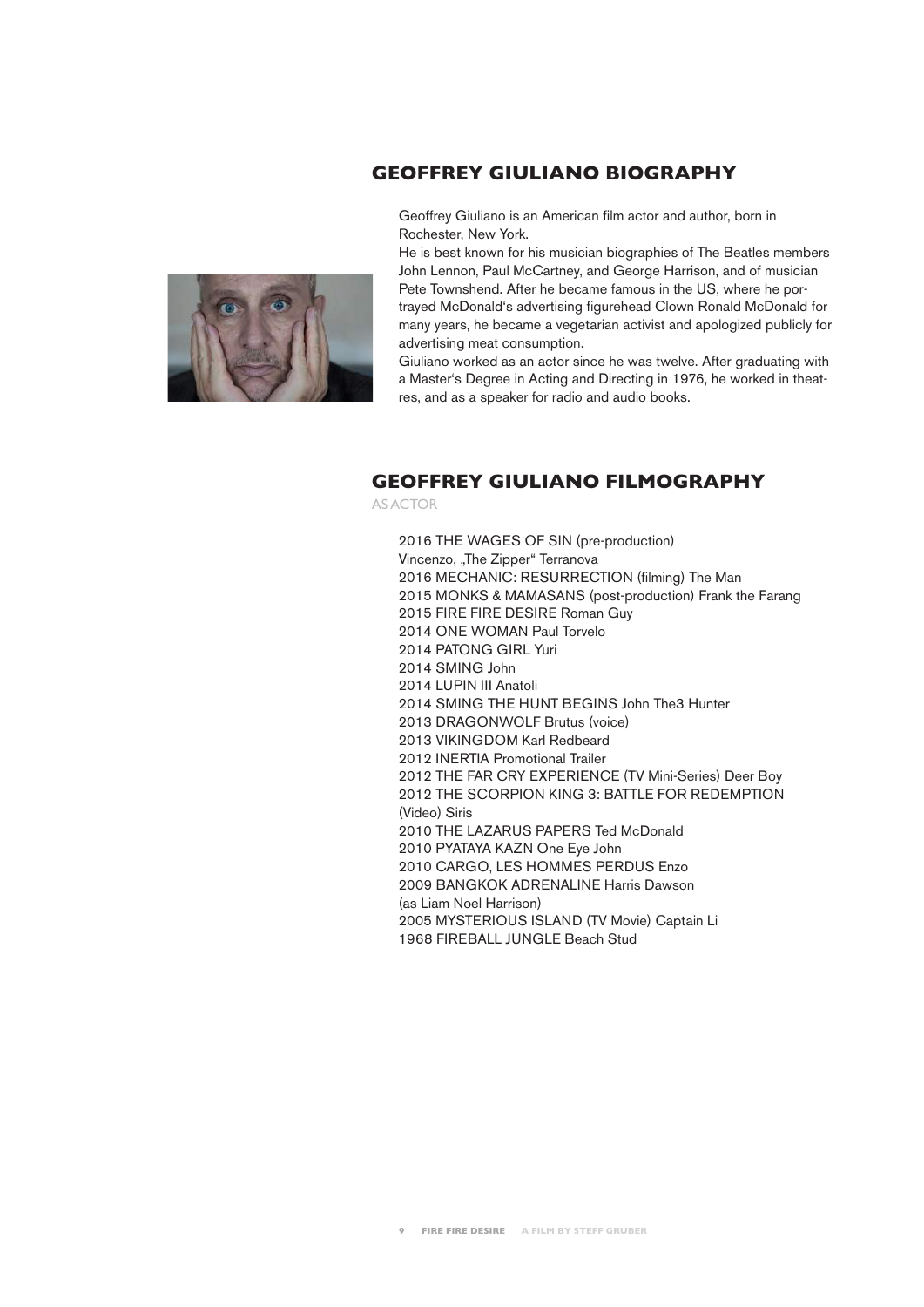

#### **KINO.NET AG**

PRODUCTION COMPANY

KINO.NET AG is an independent production, distribution and lending company. The company was set up as Vérascope Films in 1989 by the Swiss director and producer Steff Gruber, and rechristened with its present name in 2007.

The aim of KINO.NET AG is to produce innovative auteur films. The company focuses in particular on the realisation of independent cinema and documentary films. The aim of all projects is to oppose the dumbing down of the media and to create artistically valuable films with bold themes.





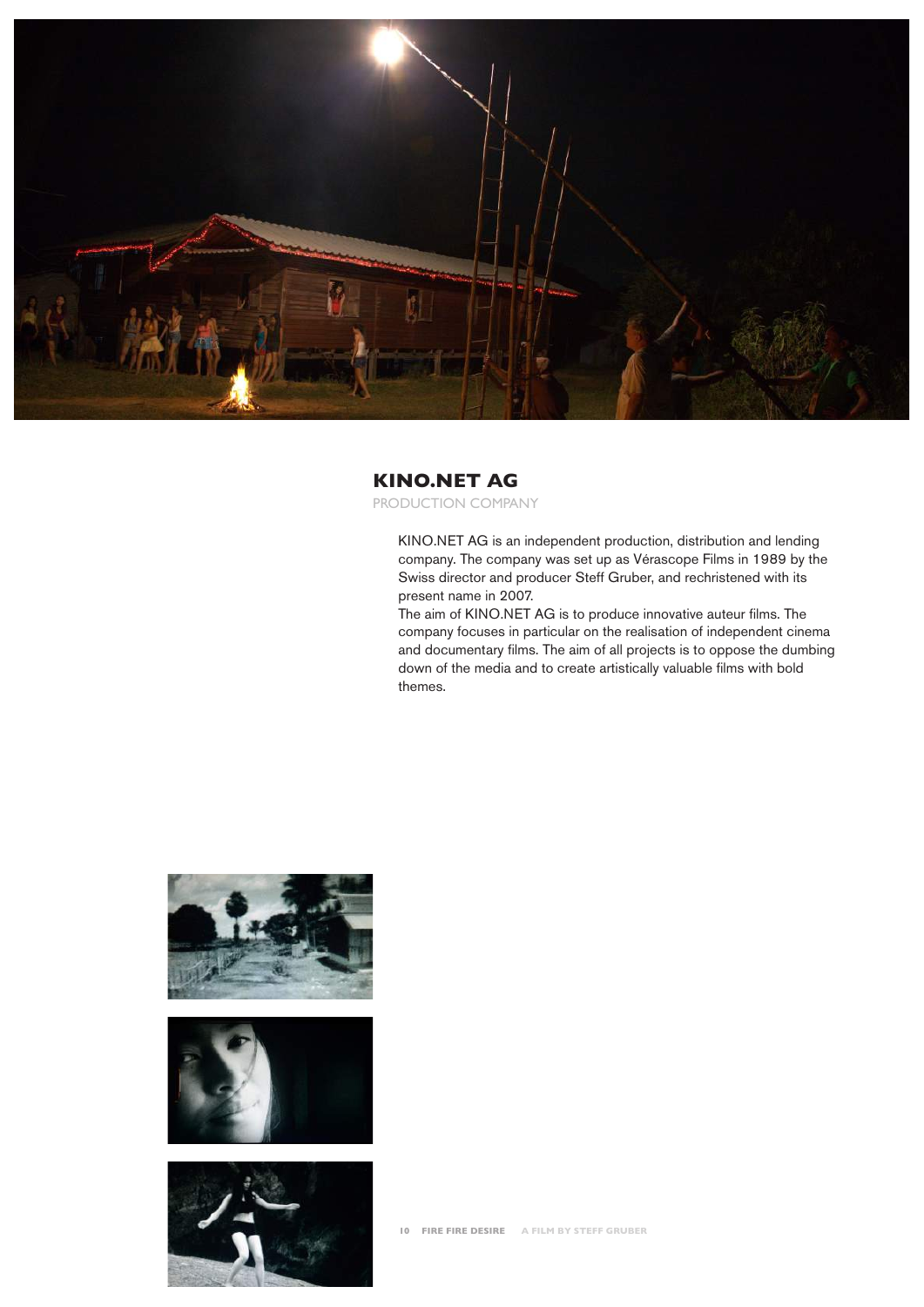

#### **CAST**

GEOFFREY GIULIANO as Roman Guy HERMES LIBERTY as George AWITA JASMINE RUEANGCHAN as Malee (old) NATACHA ORACHA as Malee (young) ULI STRENGERT OSCAR SANCHEZ DONALD SPILKER JESSICA TERAKUPT RUSSELL LEIB VANN KONG KIA MARC NARIN DAN KIZER NOREYA ESKA DONALD WILLIAM MCDONALD JOE BRYAN BAKER LAKHENA NIL PHILLIP BOYLE NGUYEN THI HUE JAMES KELLY DAVID NEWBOULT FRANK MCGONIGAL LARRY HAMMELL SOKHA HENG DIETER BALKE a.o.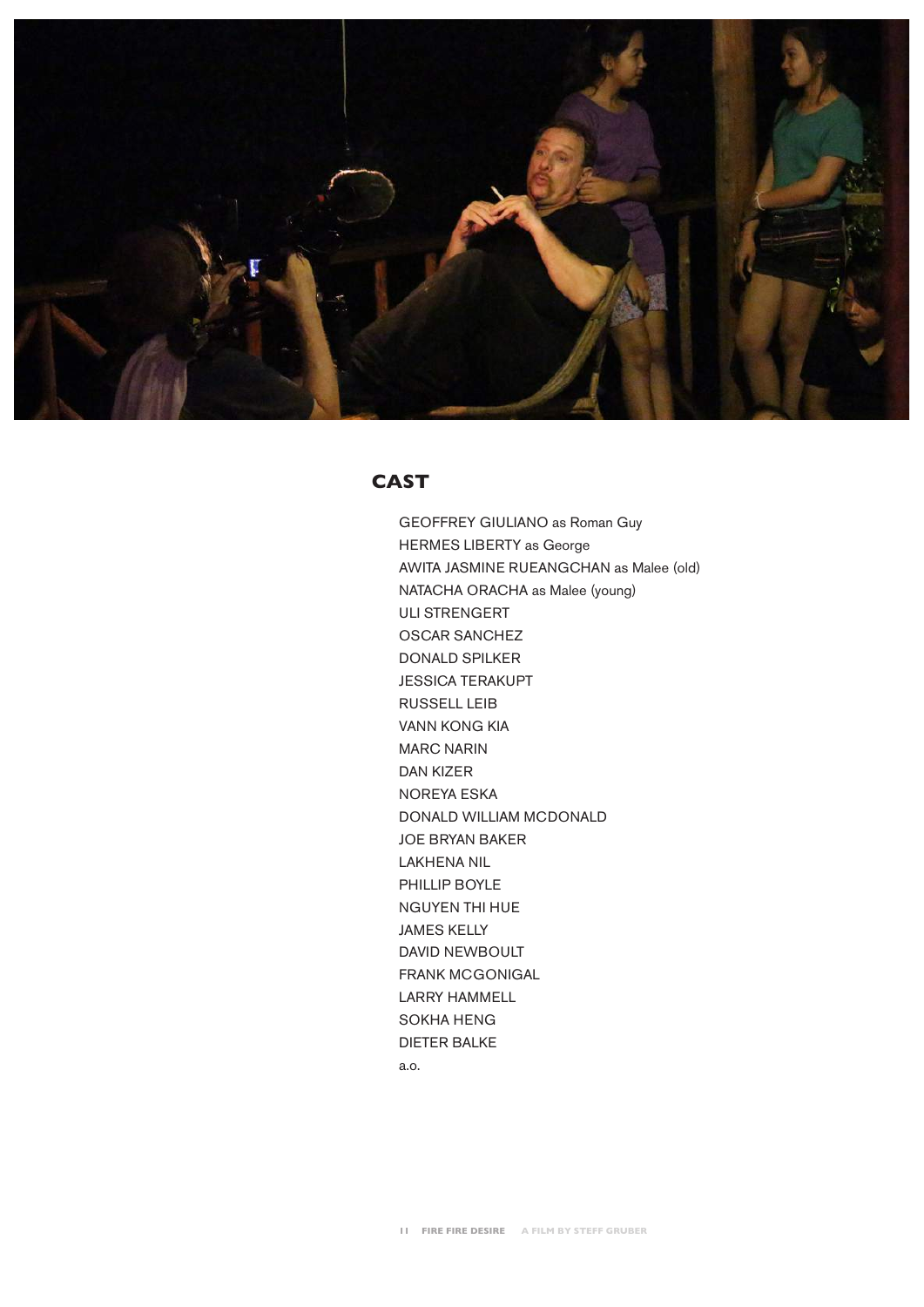### **CREDITS**

| Written and directed by        | <b>STEFF GRUBER</b>       |
|--------------------------------|---------------------------|
| Photography                    | <b>STEFF GRUBER</b>       |
| Editor                         | DIANA BÄRMANN             |
| Re-recording Mixer             | JÜRG VON ALLMEN C.A.S.    |
|                                | SOUND STUDIO DIGITON GMBH |
|                                | <b>ZURICH</b>             |
| Producer                       | <b>STEFF GRUBER</b>       |
|                                | KINO.NET AG               |
| in association with            | ALIVE MEDIA AG            |
|                                | <b>MEDIA.CH AG</b>        |
|                                | RAINFIRE ASIA INC.        |
|                                | <b>DROPOUT FILMS</b>      |
| Chief Executive Producer       | <b>CHRISTOPHER JARVIS</b> |
| Executive Producer Thailand    | <b>RENE APPENZELLER</b>   |
| Executive Co-Producer Thailand | <b>EKCHANA NONPALA</b>    |
| Associate Producer Cambodia    | <b>JOE BRYAN BAKER</b>    |
| Casting                        | <b>CHRISTOPHER JARVIS</b> |
|                                | <b>NOIY PASIRI PANA</b>   |
| Music                          | <b>SORN SOLINKA</b>       |
|                                | <b>DENGUE FEVER</b>       |
|                                | <b>JANE SAIJAI</b>        |
|                                | <b>KAOTIP TIDADIN</b>     |